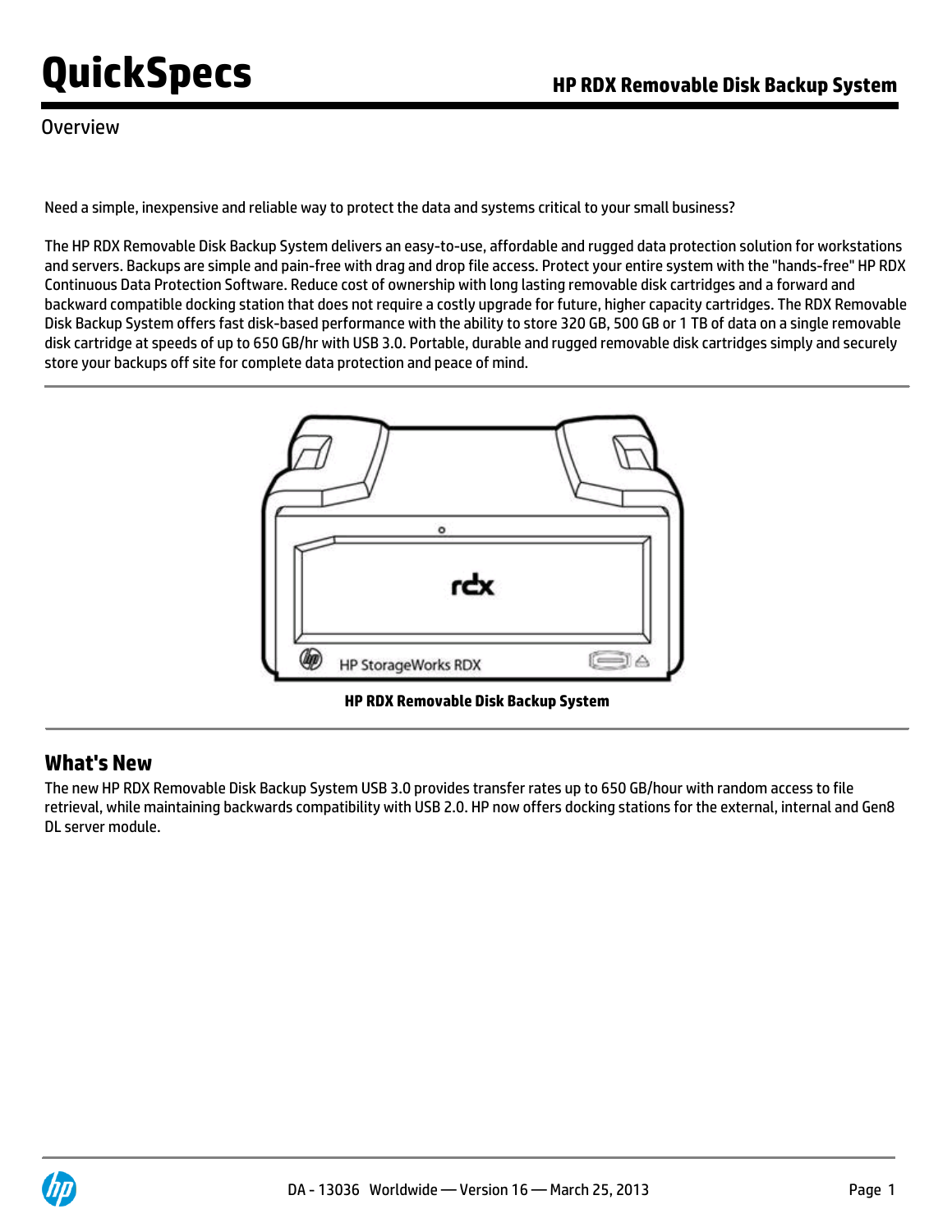### Features

# **Key Features**

- Drag and drop file backup and restore
- "Hands free" HP RDX Continuous Data Protection Software
- Up to 650 GB/hour\* transfer rate (uncompressed data) \* Where 1KB = 1,000 Bytes
- Fast disk based random access file retrieval
- Choice of 320 GB, 500 GB or 1TB capacity removable disk cartridges (interchangeable in any HP RDX docking station)
- Compatibility with leading ISV backup software applications
- Disk cartridges designed for long usage life over 5,000 load/unload insertions
- Compatible with future higher capacity cartridges and mobile 2.5 inch Hard Disk Drive technology roadmap
- Portable, durable and shock proof cartridges
- Easy to install (USB 3.0 plug and play) and compact (Half-height 5.25-inch form-factor) internal or external docking station for removable cartridges
- Choice of half-height external, internal or rack-mount models to fit both servers and workstations

archiving/transportation/archiving

- HP RDX Removable Disk Backup System DL Server Module provides integrated data protection inside HP ProLiant DL380/DL385 G6/G7 rack-optimized servers. . The new HP RDX1TB USB 3.0 Gen8 DL Server Module provides integrated data protection for the HP ProLiant DL380p/DL385p Gen8 rack-optimized servers. The RDX1TB USB 3.0 Gen8 DL Server Module is the only RDX DL server module that integrates with the HP ProLiant DL380p/DL385p Gen8 rack optimized servers.
- Broad compatibility with a wide range of servers and operating systems
- Supporting tools -- HP StorageWorks LT&T available as a download with the drive to make installation, performance tuning and trouble-shooting even easier

### **Customer Benefits The simple way to protect**

**your business data**

- Drag and drop file access makes backup as easy and convenient as the click of a mouse
- Protect your entire system with "hands free" HP RDX Continuous Data Protection Software
- Less time spent on backups with fast disk based file transfer/retrieval performance
- Flexibility to meet budget and capacity requirements with choice of cartridge capacities
- Usage model fits traditional backup architecture (e.g. ISV software) if required

Long usage life span of cartridges lowers media replacement costs

**Reduces total cost of protecting your business data**

**Simply and securely store backups off-site for complete data protection**

Plug and play USB dock allows flexible media rotation and easy future scalability

Portable/durable disk cartridges enable easy off site archiving and disaster recovery Rugged cartridge protects data from drops, ESD and harsh environmental conditions for secure

No need to replace docking station when future higher capacity cartridges are available

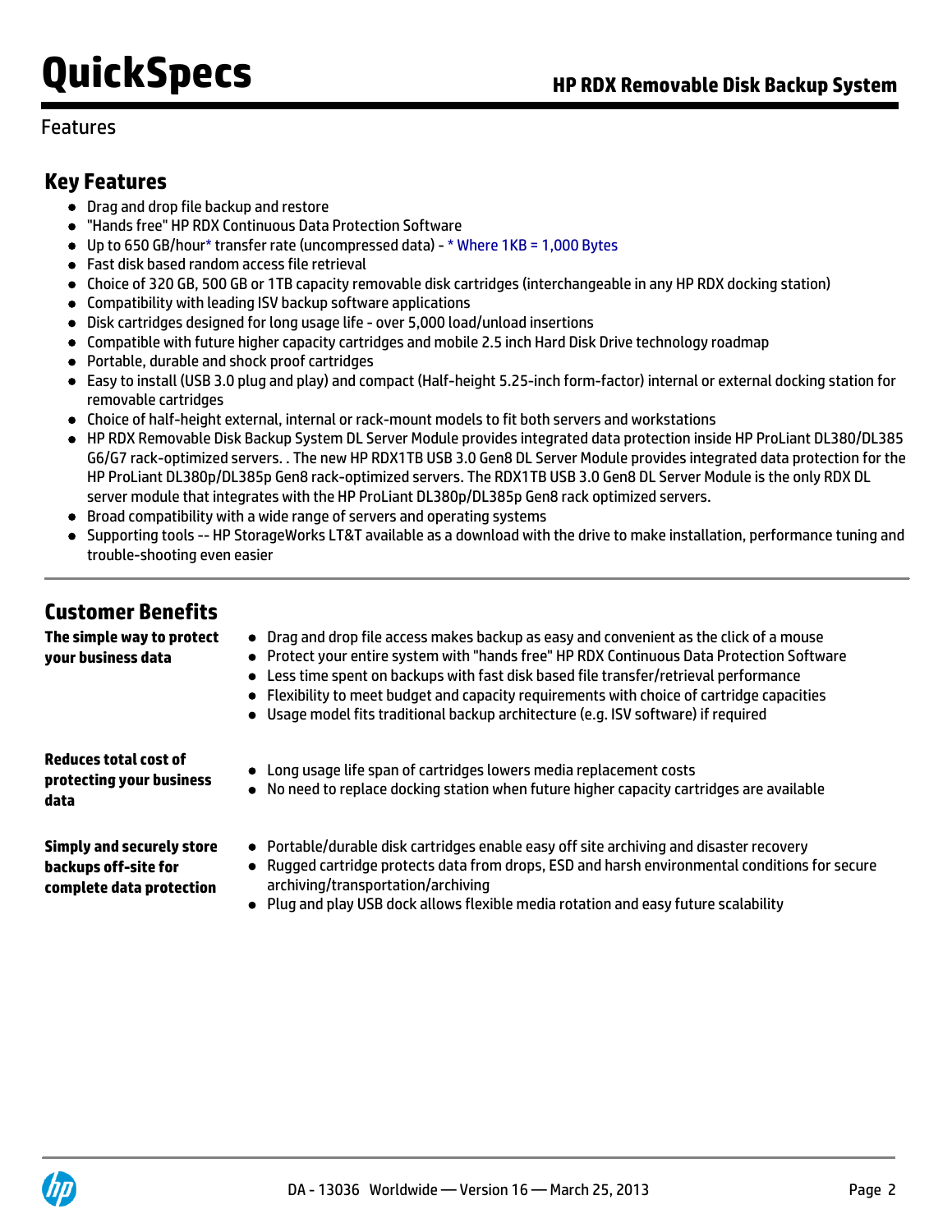# Product Highlights

| <b>Product Highlights</b>           |                                                                                                                                                                                                                                                                                                                                                                                                                                                                                                                                                                                                                                                                                                                 |
|-------------------------------------|-----------------------------------------------------------------------------------------------------------------------------------------------------------------------------------------------------------------------------------------------------------------------------------------------------------------------------------------------------------------------------------------------------------------------------------------------------------------------------------------------------------------------------------------------------------------------------------------------------------------------------------------------------------------------------------------------------------------|
| and disk                            | Combines the best of tape The HP RDX Removable Disk Backup System is based on removable disk technology that handles and<br>operates like a traditional tape drive and media, yet has all of the advantages of disk-to-disk backup. The<br>HP RDX Removable Disk Backup System allows backups to be accomplished with "hands free" HP RDX<br>Continuous Data Protection Software, standard ISV backup applications or data can be dragged and<br>dropped directly to the rugged removable storage media. To the host computer, the HP RDX Removable<br>Disk Cartridge appears as a Windows drive letter with the high performance benefits of a disk based<br>backup system.                                    |
| <b>Easy to implement and</b><br>use | Many small business customers have limited time, knowledge, experience or desire to dedicate to backup<br>and therefore currently have no or very rudimentary backup processes in place. The HP RDX Removable<br>Disk Backup System offers these customers a complete backup solution that is simple to implement and<br>easy to use.                                                                                                                                                                                                                                                                                                                                                                           |
|                                     | Installation is an easy and quick process of connecting the industry standard form factor HP RDX<br>Removable Disk Backup System USB docking station either internally to a server or rack-mount kit or<br>externally as a tabletop. The new HP RDX Removable Disk Backup System DL Server Module provides<br>integrated data protection for HP ProLiant DL380/385 G6/G7 servers. The new HP RDX 1TB USB 3.0 Gen8<br>DL Server Module provides integrated data protection for the HP ProLiant DL380p/DL385p Gen8 rack-<br>optimized servers. The RDX 1TB USB 3.0 Gen8 DL Server Module is the only RDX DL server module that<br>integrates with the HP ProLiant DL380p/DL385p Gen8 rack optimized servers.      |
|                                     | Backing up is a simple matter of inserting a removable disk cartridge into the docking station. The<br>cartridge will automatically show up as a letter drive in Windows explorer with no extra formatting or extra<br>steps required. Simply select the files that need to be protected and drag them into the removable drive<br>folder. To restore files, just reverse the process.                                                                                                                                                                                                                                                                                                                          |
|                                     | For a hands free backup experience use the HP RDX Continuous Data Protection Software designed for<br>ease of use and complete workstation and server backup protection. Key features of the HP RDX<br>Continuous Data Protection Software include continuous data protection, file deduplication, bare metal<br>restore, seamless cartridge rotation and archiving support, simple file recovery, complete backup<br>coverage (unlimited file versions, open files, application data user settings and the complete operating<br>system are all automatically backed up), and comprehensive backup status updates. Scheduled backups<br>can be performed through support for standard ISV backup applications. |
| <b>Fast backup and restore</b>      | Staff productivity and thus customer service can be negatively impacted by the lengthening backup<br>window and restore/recovery times associated with optical backup solutions. The HP RDX Removable Disk<br>Backup System provides a backup solution that backs up and retrieves data quickly and reliably thus<br>optimizing application availability and staff productivity.                                                                                                                                                                                                                                                                                                                                |
|                                     | Data can be backed up to HP RDX Removable Disk Cartridges at hard drive speeds (up to 360 GB/hour). HP<br>RDX Removable Disk Cartridges are randomly accessed and read so critical single files and selected file<br>stores can be restored in seconds instead of hours.                                                                                                                                                                                                                                                                                                                                                                                                                                        |

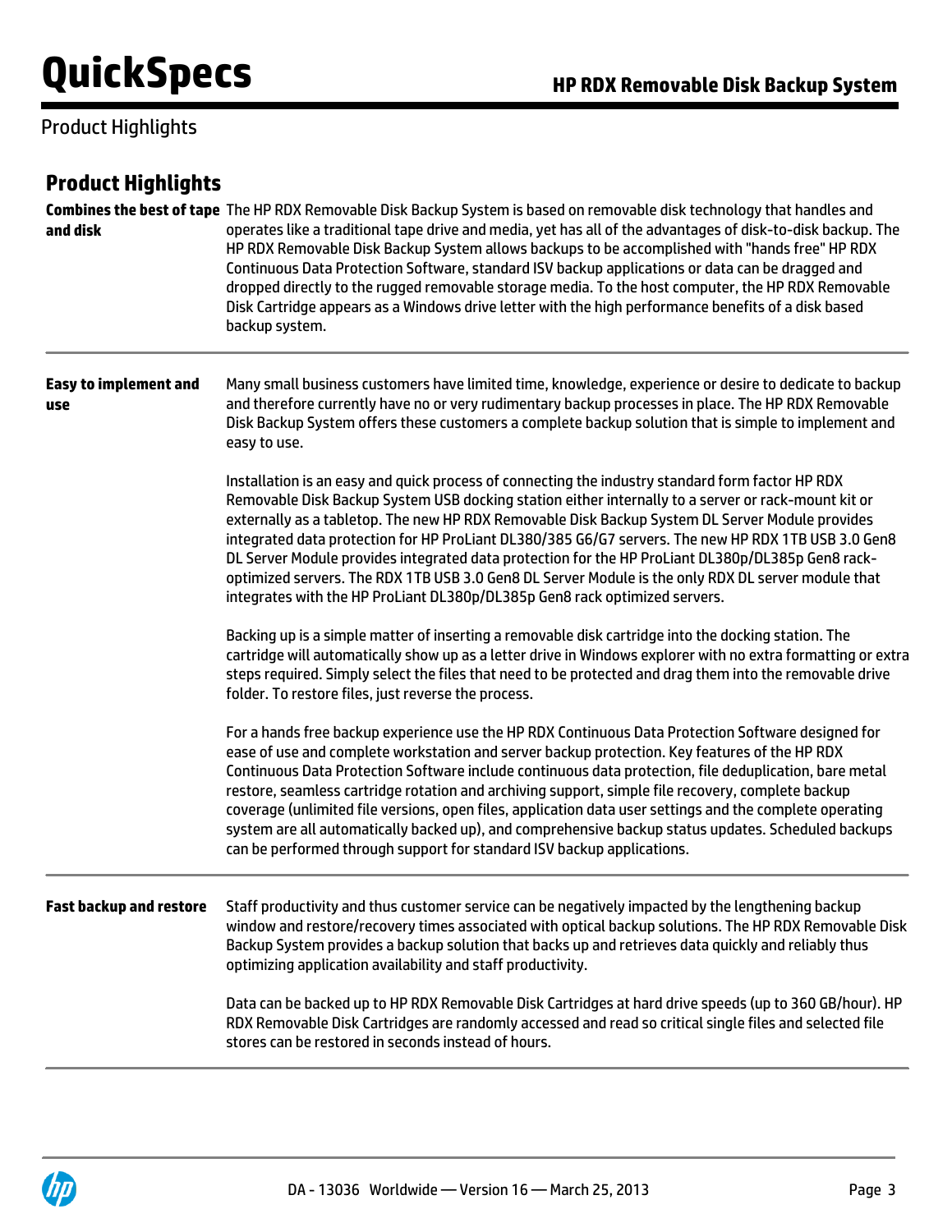| <b>Product Highlights</b>                    |                                                                                                                                                                                                                                                                                                                                                                                                                                                                                                                                                                                                                                                                                                                                                                                                                                                                                                                                                                            |  |  |  |  |
|----------------------------------------------|----------------------------------------------------------------------------------------------------------------------------------------------------------------------------------------------------------------------------------------------------------------------------------------------------------------------------------------------------------------------------------------------------------------------------------------------------------------------------------------------------------------------------------------------------------------------------------------------------------------------------------------------------------------------------------------------------------------------------------------------------------------------------------------------------------------------------------------------------------------------------------------------------------------------------------------------------------------------------|--|--|--|--|
| Affordable cost of<br>ownership              | Many small business customers have limited IT budget available for data protection with business owners<br>wanting to reduce IT capital and operational expenditure and protect IT investments to optimize business<br>profitability. The HP RDX Removable Disk Backup System provides a complete backup solution that has<br>low initial acquisition costs and low on-going media and upgrade costs.                                                                                                                                                                                                                                                                                                                                                                                                                                                                                                                                                                      |  |  |  |  |
|                                              | Total cost of ownership is lowered by the fact that HP RDX Removable Disk Cartridges are specified for<br>5,000 insertion/removal cycles, so HP RDX Removable Disk Cartridges will not wear out (and therefore<br>need to be replaced) over the typical life cycle of the solution. Upgrade and obsolescence costs are also<br>reduced and investment protection guaranteed by the fact that HP RDX Removable Disk Backup System<br>docking stations are compatible with all current and future higher capacity HP RDX Removable Disk<br>Cartridges. Customers will not need to purchase a new docking station when next generation higher<br>capacity HP RDX Removable Disk Cartridges are released. Similarly, today's HP RDX Removable Disk<br>Cartridges are compatible with all current and future HP RDX docking stations. Customer's existing HP RDX<br>Removable Disk Cartridges will work with next generation HP RDX docking stations when they are<br>released. |  |  |  |  |
| <b>Removability and</b><br>portability       | To ensure complete data protection against all types of data loss - including on-site system/site<br>destruction or natural disaster - small businesses need the ability to remove their backup and archive data<br>off-site. The HP RDX Removable Disk Backup System provides a backup solution that enables on-site<br>backup data to be removed, stored and rotated off-site in an easy, safe and secure way.                                                                                                                                                                                                                                                                                                                                                                                                                                                                                                                                                           |  |  |  |  |
|                                              | HP RDX Removable Disk Cartridges are portable (palm size), durable (2.5 inch disk drive features include<br>ramp loading heads, fluid dynamic bearings, inactive state spin down) and rugged. The robust HP RDX<br>Removable Disk Cartridge is also designed to protect data from potentially damaging Electrostatic<br>Discharge (ESD) and as well as prolonged exposure to heat, dust and other environmental contaminants.                                                                                                                                                                                                                                                                                                                                                                                                                                                                                                                                              |  |  |  |  |
| <b>Reliability</b>                           | The HP RDX Removable Disk Backup System provides a docking station specified for more than 10,000<br>loads and unloads and an HP RDX cartridge specified for over 5,000 load and unloads and long life<br>expectancy.                                                                                                                                                                                                                                                                                                                                                                                                                                                                                                                                                                                                                                                                                                                                                      |  |  |  |  |
| <b>Easy scalability and</b><br>expandability | Many growing small businesses are experiencing storage capacity growth that is outstripping the<br>capacity/performance of current optical backup solutions. The HP RDX Removable Disk Backup System<br>provides a backup solution that scales easily as capacity needs grow. Adding capacity is a simple matter of<br>adding cartridges to an existing HP RDX Removable Disk Backup System USB docking station. The HP RDX<br>Removable Disk Backup System docking Station will work with all current as well future higher capacity<br>cartridges as they are introduced. The product's roadmap leverages the industry standard mobile 2.5" hard<br>disk drive roadmaps with new higher capacity cartridges expected to be introduced regularly.                                                                                                                                                                                                                         |  |  |  |  |

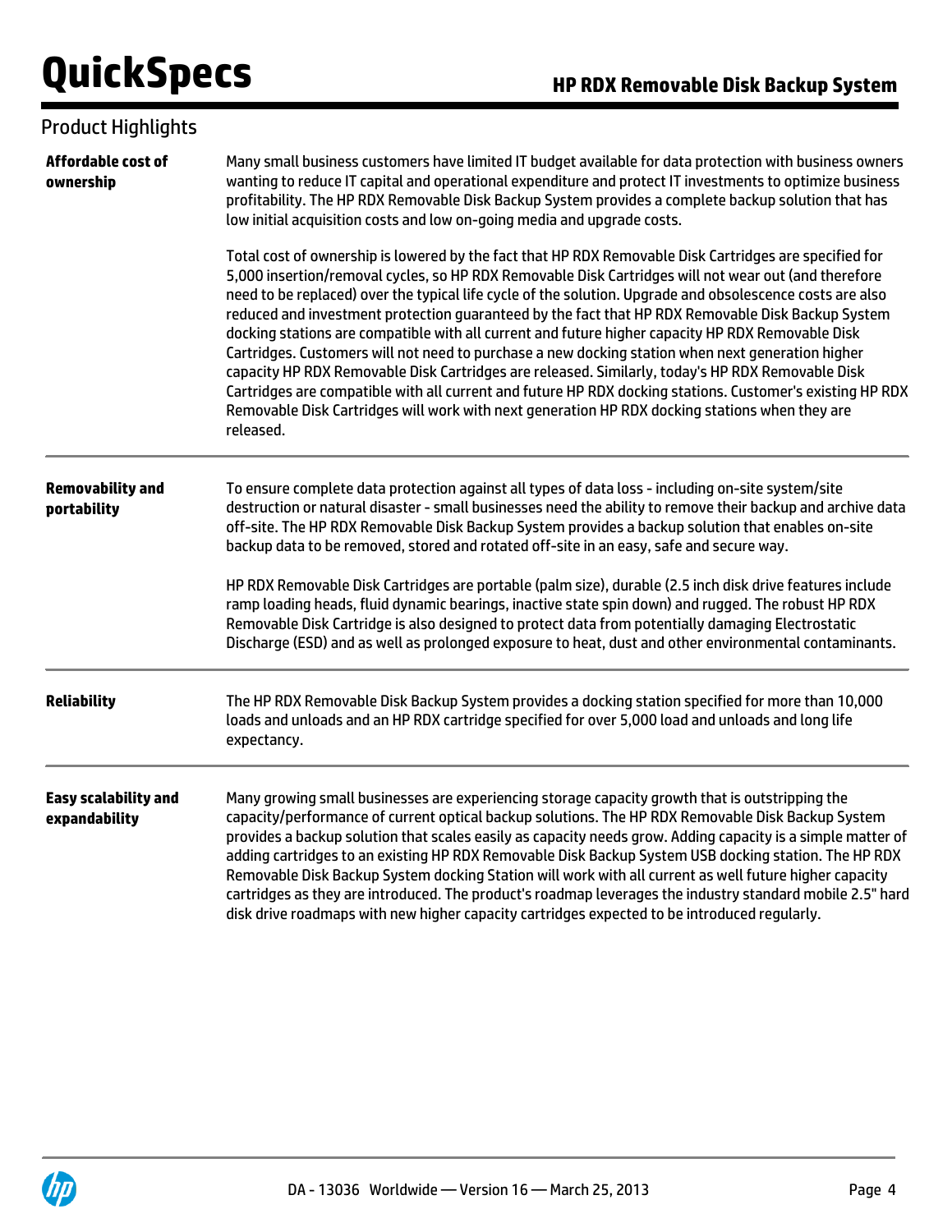# Compatibility

| <b>Compatibility</b>                                               | The HP extensive compatibility testing program assures that your HP RDX Removable Disk Backup System<br>works with leading servers, operating systems, and backup applications. For the latest list of servers,<br>workstations, operating systems, and backup software that support the HP RDX Removable Disk Backup<br>System, check the HP RDX Removable Disk Backup System compatibility pages on our web site at:<br>http://www.hp.com/go/connect or www.hp.com/storage/spock.                                                                                                                                                                                                                                                                                                                                                                                                                                              |  |  |  |  |
|--------------------------------------------------------------------|----------------------------------------------------------------------------------------------------------------------------------------------------------------------------------------------------------------------------------------------------------------------------------------------------------------------------------------------------------------------------------------------------------------------------------------------------------------------------------------------------------------------------------------------------------------------------------------------------------------------------------------------------------------------------------------------------------------------------------------------------------------------------------------------------------------------------------------------------------------------------------------------------------------------------------|--|--|--|--|
|                                                                    | USB 3.0 is backwards compatible with USB 2.0; however if the host device does not have a USB 3.0 port, the<br>user will not be able to experience the full transfer rate performance that their RDX USB 3.0 system offers.<br>HP recommends the following controller for a user who currently only has USB 2.0: Startech 2 port PCI<br>Express SuperSpeed USB 3.0 card. HP USB 3.0 controllers do not support this product.                                                                                                                                                                                                                                                                                                                                                                                                                                                                                                      |  |  |  |  |
| <b>HP Server and</b><br><b>Workstation</b><br><b>Compatibility</b> | The HP RDX Removable Disk Backup System is compatible with HP ProLiant servers and HP workstations.<br>HP RDX Removable Disk Backup System is supported on the following classes of HP systems:<br>• HP ProLiant DL servers<br>O Including the HP ProLiant DL380/385 G6/G7 servers for all HP RDX Disk Systems with the<br>exception of the new HP RDX 1TB USB 3.0 Gen8 DL Server Module (B7B70A) which integrates<br>only with the HP ProLiant DL380p/DL385p Gen8 rack-optimized Servers.<br>• HP ProLiant ML servers<br>• HP Personal Workstations<br>For details of which HP RDX Removable Disk Backup System models work with which systems, including<br>third-party systems, visit: http://www.hp.com/go/connect or www.hp.com/storage/spock for the latest<br>hardware compatibility information.<br>NOTE: HP recommends that no more than one HP RDX Removable Disk Backup System be connected to a<br>system at a time. |  |  |  |  |
| <b>OS Support</b>                                                  | Microsoft <sup>®</sup> Windows®, Linux (various distributions)<br>NOTE: Please visit: http://www.hp.com/go/connect or www.hp.com/storage/spock for the latest<br>compatibility information.                                                                                                                                                                                                                                                                                                                                                                                                                                                                                                                                                                                                                                                                                                                                      |  |  |  |  |
|                                                                    | Backup Software Support HP RDX Continuous Data Protection Software, HP Data Protector Express, CA BrightStor ARCServe Backup,                                                                                                                                                                                                                                                                                                                                                                                                                                                                                                                                                                                                                                                                                                                                                                                                    |  |  |  |  |

Symantec Backup Exec, and other backup applications that support removable disk media **NOTE:** Please visit: <http://www.hp.com/go/connect> or [www.hp.com/storage/spock](http://www.hp.com/storage/spock) for the latest compatibility information.

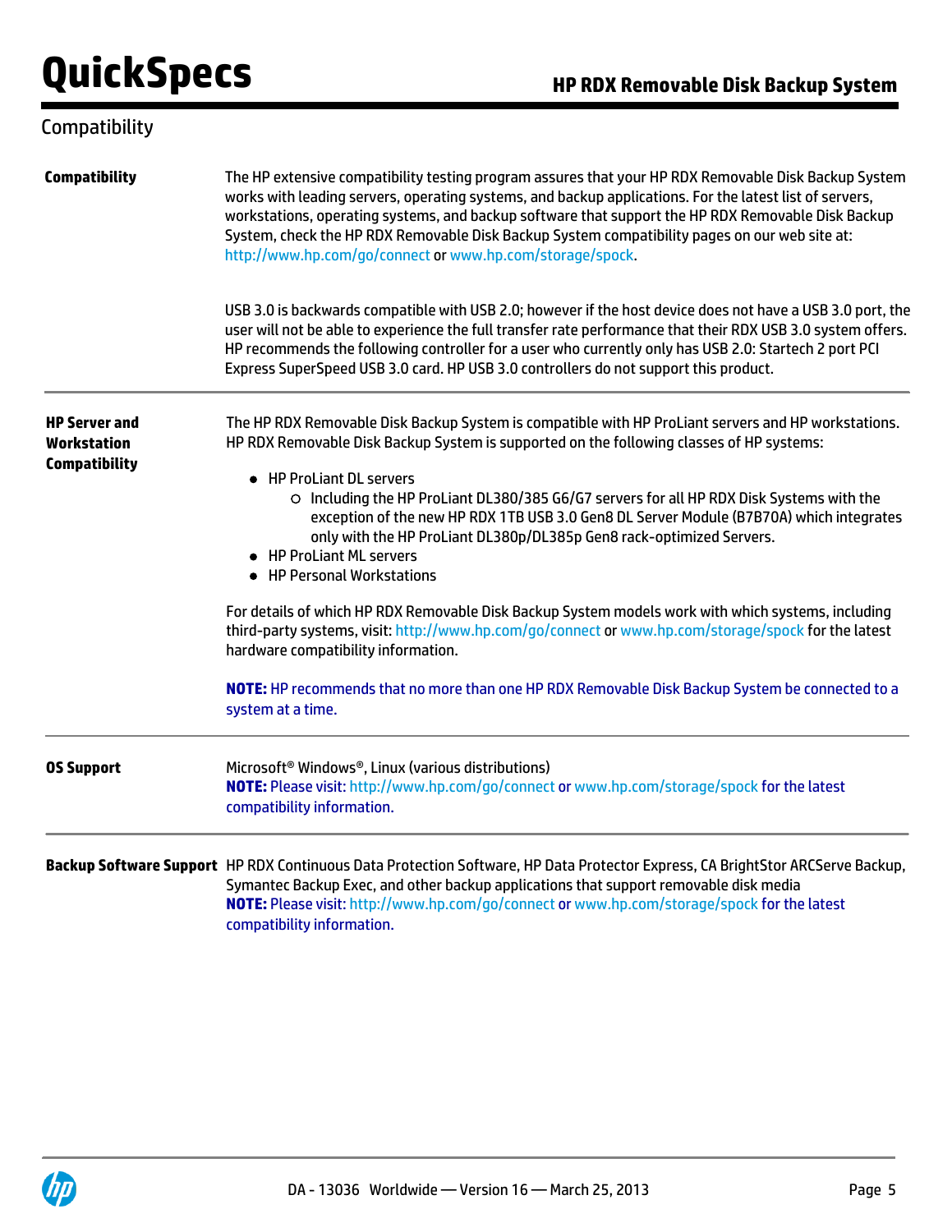**Warranty and Services Included with the Product** Disk Backup System, plus 9x5 phone support for the duration of the warranty. Hewlett-Packard provides a 1-year, next-day, parts exchange, limited warranty for the HP RDX Removable

> HP warrants only that the Storage software media will be free of physical defects for a period of ninety (90) days from delivery.

For more information about HP's Global Limited Warranty and Technical Support, visit: [www.hp.com/storage/warranty](http:%5C%5Cwww.hp.com/storage/warranty)

### **HP Care Pack Information For increased uptime, productivity and ROI -HP Care Pack packaged services for Storage**

These days, you need to get the most out of your storage investment-you can't afford not to. When you buy HP storage products and solutions, it's also a good time to think about what levels of service and support you may need. To help take the worry out of deploying, designing, maintaining, and managing your environment, we've designed a portfolio of service options that are as flexible, reliable and scalable as your storage. Unlike storage-only vendors, we take a holistic approach to your entire environment, bridging storage, servers, blades, software and network infrastructures with our HP Care Pack packaged services for Storage.

#### **Protect your business beyond the warranty**

When it comes to robustness and reliability, standard warranties on today's computing equipment have matured just as the technologies have matured. Good news on some fronts-but also a source of potential problems and subsequent consequences that come from depending on standard warranties alone. Standard warranty protects against product defects and some causes of downtime- but not the business. By using a standard approach to warranty uplifts, such as HP Care Pack Services, you can reduce downtime risks and be more certain of operational consistency for both mission-critical and standard business computing. Simply put, HP Care Pack Services normalize the warranty of combined products - helping you proactively guard against unplanned downtime.

#### **Extending warranties with HP Care Pack Services**

For cost-effective upgrading or extending your standard warranty, HP Care Pack Services offer a suite of standard reactive hardware and software support services that are sold separately, or combined as with our Support Plus and Support Plus 24 services. The portfolio also provides a combination of proactive and reactive services, such as Proactive 24 Service and Critical Service. In addition, with HP Proactive Select we offer an innovative approach to service delivery that gives you the flexibility to acquire the specific proactive services you need today, then add services as your needs evolve. HP Proactive Select offers a broad set of technical or per-event type service options - including server, storage, and network, SAN device, and software, environment, installation and education services. Services that you can mix and match depending on your specific requirements, from preliminary planning and equipment delivery to installation, configuration, integration, and testing, through every level of ongoing support. Our HP Care Pack packaged services for Storage assures help when you need it most. And for many products, postwarranty HP Care Pack Services are available when your original warranty has expired.

#### **HP Storage Services: Offering reliability, flexibility and value-just like your storage**

HP Storage Services offers a full spectrum of customer care, from technology support to complex migrations to complete completely managed services. HP Factory Express provides customization, integration and deployment services for turnkey solutions. HP Education offers flexible, comprehensive training on storage networking, disk storage systems, and storage software to help your IT staff get the most out of your investments. And HP Financial solutions extend innovative financing and asset

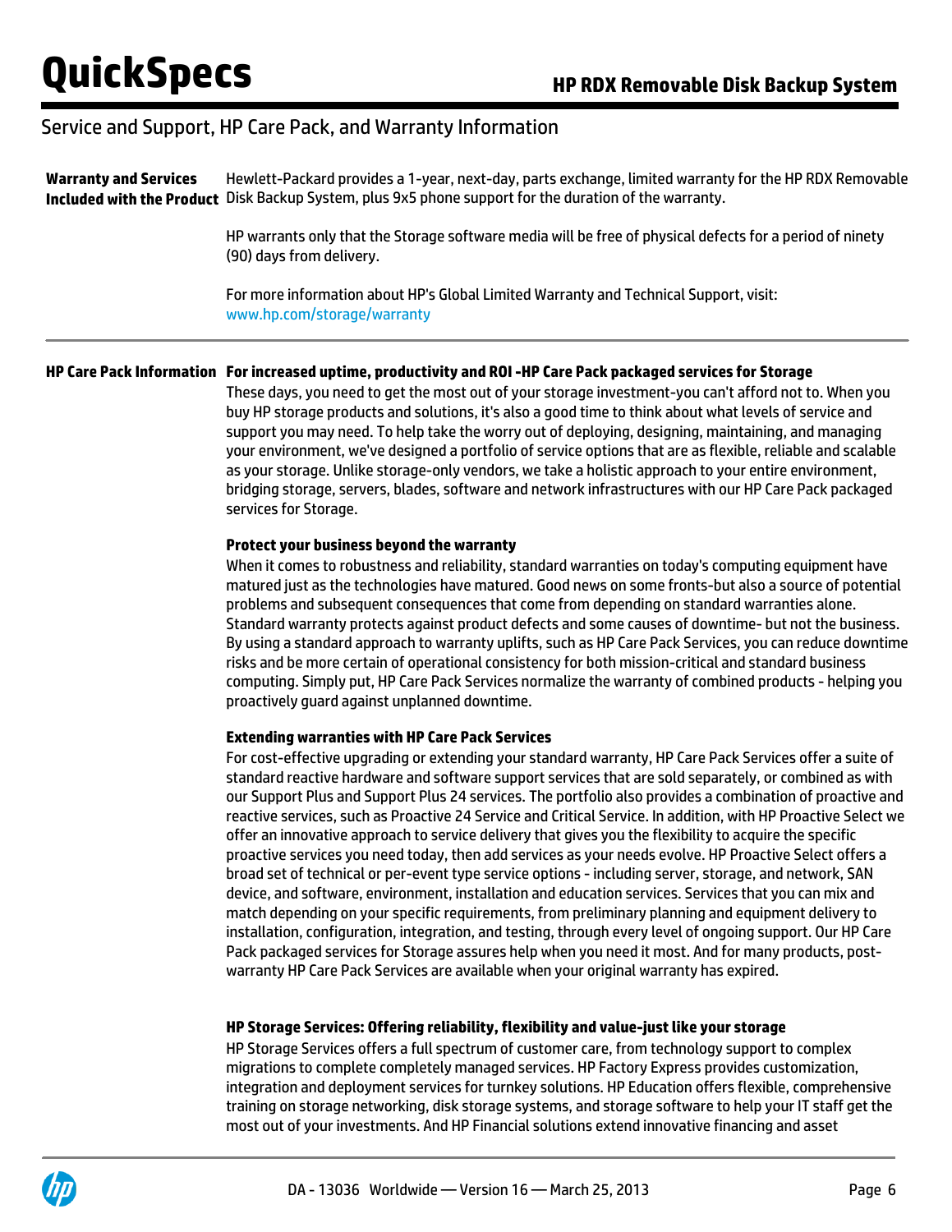management programs to cost-effective buy, manage and eventually retire your older equipment.

|                                  | HP Storage Services, the trusted business technology experts who manage your technology in action,<br>because when technology works, business works. http://www.hp.com/services/storage                                                                                                                                                                                                                                                                                                                                                                                              |  |  |  |  |  |
|----------------------------------|--------------------------------------------------------------------------------------------------------------------------------------------------------------------------------------------------------------------------------------------------------------------------------------------------------------------------------------------------------------------------------------------------------------------------------------------------------------------------------------------------------------------------------------------------------------------------------------|--|--|--|--|--|
|                                  | <b>NOTE:</b> Care Pack Services availability may vary by product and country.                                                                                                                                                                                                                                                                                                                                                                                                                                                                                                        |  |  |  |  |  |
|                                  | HP Care Pack Services are sold by HP and HP Authorized Service Partners:                                                                                                                                                                                                                                                                                                                                                                                                                                                                                                             |  |  |  |  |  |
|                                  | • Services for customers purchasing from HP or an enterprise reseller are quoted using HP order<br>configuration tools.<br>• Customers purchasing from a commercial reseller can find HP Care Pack Services at<br>http://www.hp.com/go/lookuptool                                                                                                                                                                                                                                                                                                                                    |  |  |  |  |  |
| <b>Recommended Support</b>       | For a higher return on your storage investment, HP Support Plus 24 provides integrated hardware and<br>software support services designed specifically for your technology. Available 24x7, this 3-year combined<br>reactive support option delivers onsite hardware support and over-the-phone software support around-<br>the-clock. Leverage the full strength of HP Technology Services - customers can trust the services<br>professionals at HP to work collaboratively with them, putting our strategic and technical know-how to<br>work across their entire infrastructure. |  |  |  |  |  |
|                                  | • Improve uptime with responsive hardware and software services<br>• Enjoy consistent service coverage across geographically dispersed sites<br>• Update HP party software at a predictable cost<br>• Increase customer satisfaction-with no interoperability gaps                                                                                                                                                                                                                                                                                                                   |  |  |  |  |  |
|                                  | http://h20195.www2.hp.com/V2/GetPDF.aspx/5981-6638EN.pdf                                                                                                                                                                                                                                                                                                                                                                                                                                                                                                                             |  |  |  |  |  |
| Recommended<br><b>Deployment</b> | <b>HP Installation Service.</b>                                                                                                                                                                                                                                                                                                                                                                                                                                                                                                                                                      |  |  |  |  |  |
|                                  | For smooth startup and better business outcomes, HP Hardware Installation - this service provides initial<br>hardware installation of your product into your technology environment (system configuration is not<br>included).<br><b>Service Features:</b>                                                                                                                                                                                                                                                                                                                           |  |  |  |  |  |
|                                  | • Installation in accordance with your business's configuration requirements<br>• The ability to achieve more effective data management                                                                                                                                                                                                                                                                                                                                                                                                                                              |  |  |  |  |  |
|                                  | http://h71028.www7.hp.com/ERC/downloads/5981-9356EN.pdf                                                                                                                                                                                                                                                                                                                                                                                                                                                                                                                              |  |  |  |  |  |

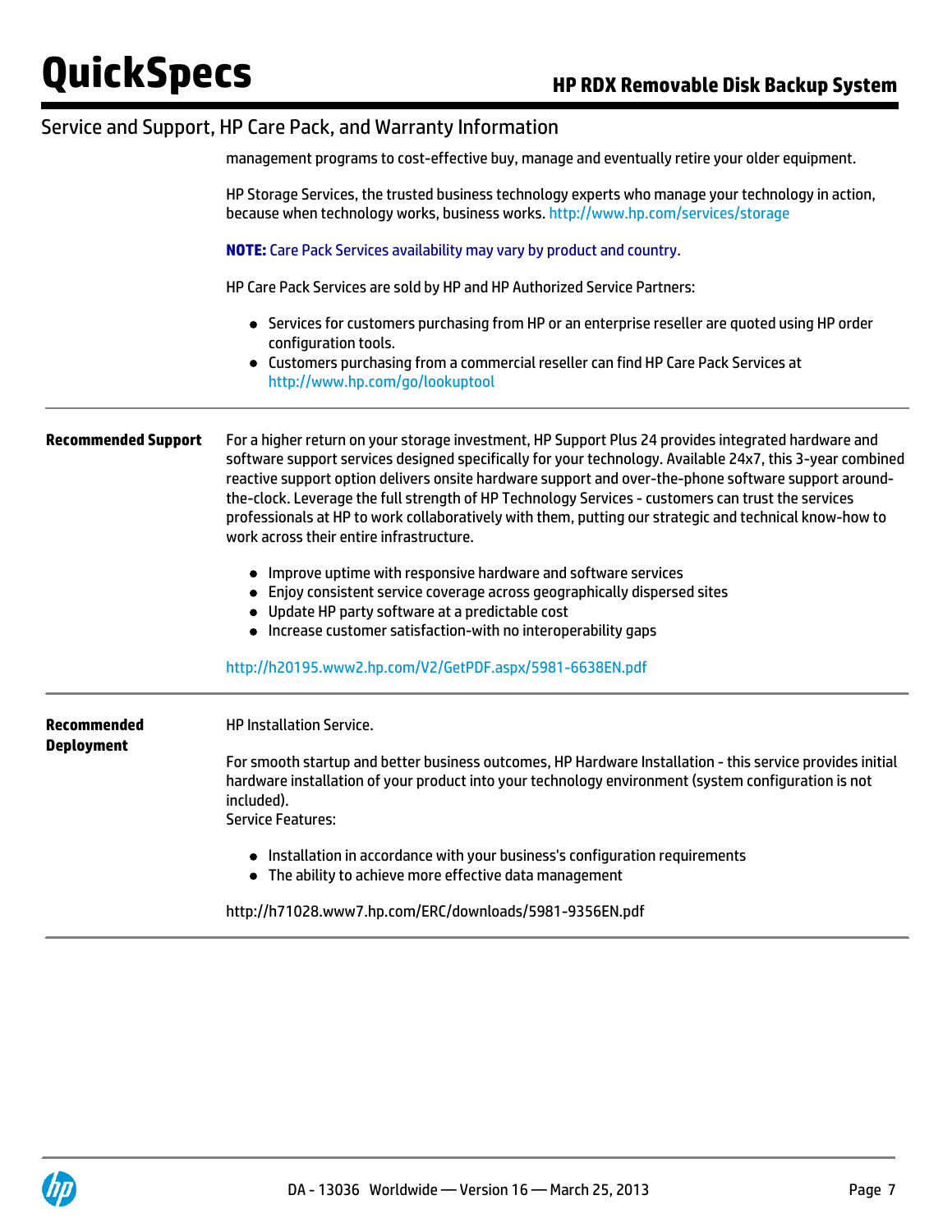### **Related HP Care Pack Services that will enhance your HP product**

#### **experience**

**Related Services** For customers who need to improve IT performance and manageability through the use of cost effective flexible proactive services:

Proactive Select - increased flexibility, minimal complexity -- Select what works for you - your package

Delivery planning + Proactive Service Credits

- Credits are used to redeem proactive services
- Three 'predefined' service credit levels 30, 60,180 credits
- Additional credits available
- Available in 1,3, 4 & 5 year packages

#### Reactive

Utilize existing reactive services products - ranging from Next Day, through 24x7, to 6 Hour Call to Repair

<http://h20195.www2.hp.com/v2/GetPDF.aspx/4AA2-3842ENN.pdf>

**eSupport** HP eSupport is a portfolio of technology-based services that assist you with managing your business environment - from the desktop to the data center.

#### **Support Portal**

The HP support portal provides one-stop access to the information, tools and services you need to manage the daily operations of your IT environment.

Features include:

- Access to self-solve tools (including search technical knowledge base)
- Efficient logging and tracking of support cases
- Collaboration with other business and IT professionals
- Download of patches and drivers
- Access to diagnostic tools
- Proactive notification of relevant information

Access to certain features of the support portal requires an HP service agreement. To access the support portal, visit: <http://www.hp.com/support>

### **Customer Technical Training**

Consider education as an integral part of your strategy to get the best return on investment for your HP storage solution. HP offers a variety of training courses on storage software, networking, archiving and disk storage systems. Our classes are available in many delivery modalities from traditional instructor-led courses at one of our 80 training centers worldwide to on-site training customized to your needs or online. [www.hp.com/learn/storage](http://www.hp.com/learn/storage)

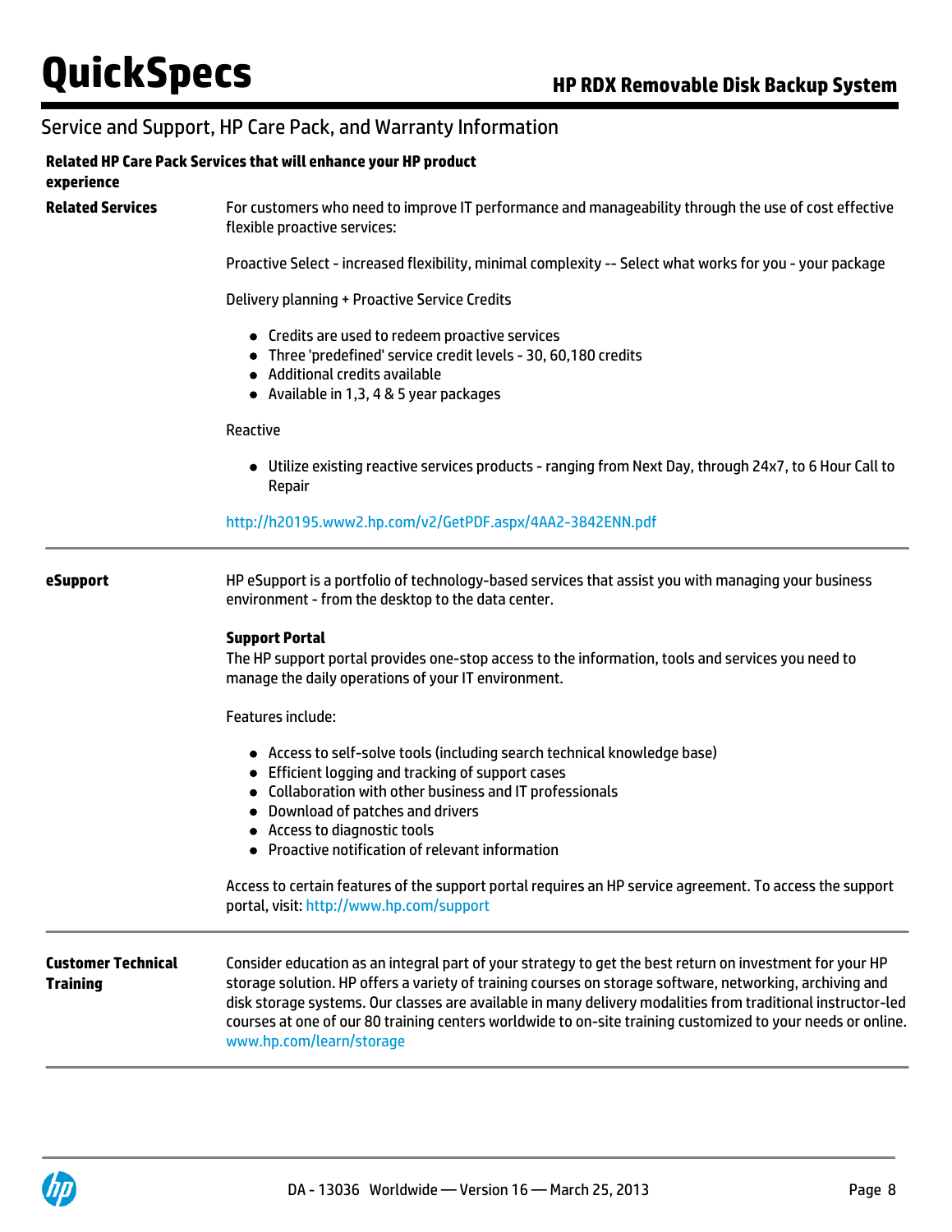| <b>HP Services Awards</b>                        | HP Services continues to be recognized for service and support excellence by customers, partners,<br>industry organizations and publications around the world. Recent honors and award reflect our services<br>team's dedications, technical expertise, professionalism and uncompromising commitment to customer<br>satisfaction. For a list of all our awards, please visit<br>http://h20219.www2.hp.com/services/cache/433028-0-0-225-121.html |
|--------------------------------------------------|---------------------------------------------------------------------------------------------------------------------------------------------------------------------------------------------------------------------------------------------------------------------------------------------------------------------------------------------------------------------------------------------------------------------------------------------------|
| <b>Additional Services</b><br><b>Information</b> | For more information about HP Care Pack Services for Storage, please visit:<br>http://www.hp.com/services/storage<br>If you have specific questions, contact your local HP representative. Contact information for a<br>representative in your area can be found at "Contact HP" http://www.hp.com                                                                                                                                                |

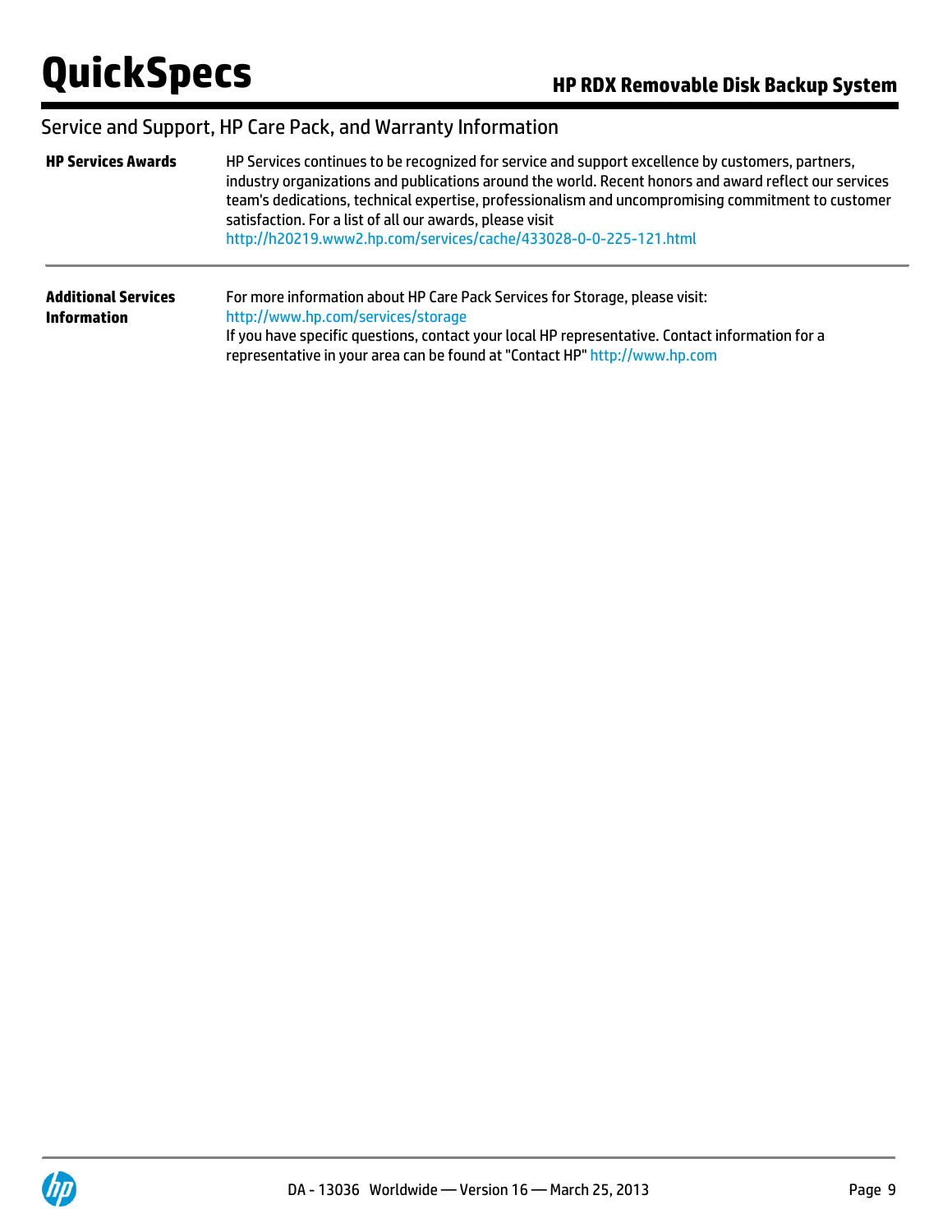# Kit Contents

# **Kit Contents**

| <b>Model Name</b>                              |                                                                                                                                                                                                                                                                                                                                                     | <b>Part Number</b> |
|------------------------------------------------|-----------------------------------------------------------------------------------------------------------------------------------------------------------------------------------------------------------------------------------------------------------------------------------------------------------------------------------------------------|--------------------|
|                                                | HP RDX320 USB3.0 Internal Disk Backup System                                                                                                                                                                                                                                                                                                        | <b>B7B62A</b>      |
| is indicated.                                  | RDX Internal Docking Station, installation poster, HP StorageWorks CD (containing<br>electronic user's guide and drivers), internal USB cable, HP RDX 320 GB Removable Disk<br>Cartridge, HP RDX Continuous Data Protection Software CD<br>NOTE: 0D1 will appear after this part number on your sales order if factory integration                  |                    |
|                                                | HP RDX320 USB3.0 External Disk Backup System                                                                                                                                                                                                                                                                                                        | <b>B7B63A</b>      |
|                                                | RDX External Docking Station, installation poster, HP StorageWorks CD (containing<br>electronic user's guide and drivers), external USB cable, power cord/supply, HP RDX 320<br>GB Removable Disk Cartridge, HP RDX Continuous Data Protection Software CD                                                                                          |                    |
|                                                | HP RDX500 USB3.0 Internal Disk Backup System                                                                                                                                                                                                                                                                                                        | <b>B7B64A</b>      |
| is indicated.                                  | RDX Internal Docking Station, installation poster, HP StorageWorks CD (containing<br>electronic user's guide and drivers), internal USB cable, HP RDX 500 GB Removable Disk<br>Cartridge, HP RDX Continuous Data Protection Software CD<br>NOTE: 0D1 will appear after this part number on your sales order if factory integration                  |                    |
|                                                | HP RDX500 USB3.0 External Disk Backup System                                                                                                                                                                                                                                                                                                        | <b>B7B66A</b>      |
|                                                | RDX External Docking Station, installation poster, HP StorageWorks CD (containing<br>electronic user's guide and drivers), external USB cable, power cord/supply, HP RDX 500<br>GB Removable Disk Cartridge, HP RDX Continuous Data Protection Software CD                                                                                          |                    |
|                                                | HP RDX1000 USB3.0 Internal Disk Backup System                                                                                                                                                                                                                                                                                                       | <b>B7B67A</b>      |
| is indicated.                                  | RDX Internal Docking Station, installation poster, HP StorageWorks CD (containing<br>electronic user's guide and drivers), internal USB cable, HP RDX 1 TB Removable Disk<br>Cartridge, HP RDX Continuous Data Protection Software CD<br>NOTE: 0D1 will appear after this part number on your sales order if factory integration                    |                    |
|                                                | <b>HP RDX1000 USB3.0 DL Server Backup Module</b>                                                                                                                                                                                                                                                                                                    | <b>B7B68A</b>      |
| <b>Protection Software CD</b><br>is indicated. | RDX Removable Disk Backup System DL Server Module, installation poster/flyer, HP<br>StorageWorks CD (containing electronic user's guide and drivers), internal USB cable,<br>power cable, HP RDX 1TB GB Removable Disk Cartridge, HP RDX Continuous Data<br>NOTE: 0D1 will appear after this part number on your sales order if factory integration |                    |
|                                                | HP RDX1000 USB3.0 External Disk Backup System                                                                                                                                                                                                                                                                                                       | <b>B7B69A</b>      |

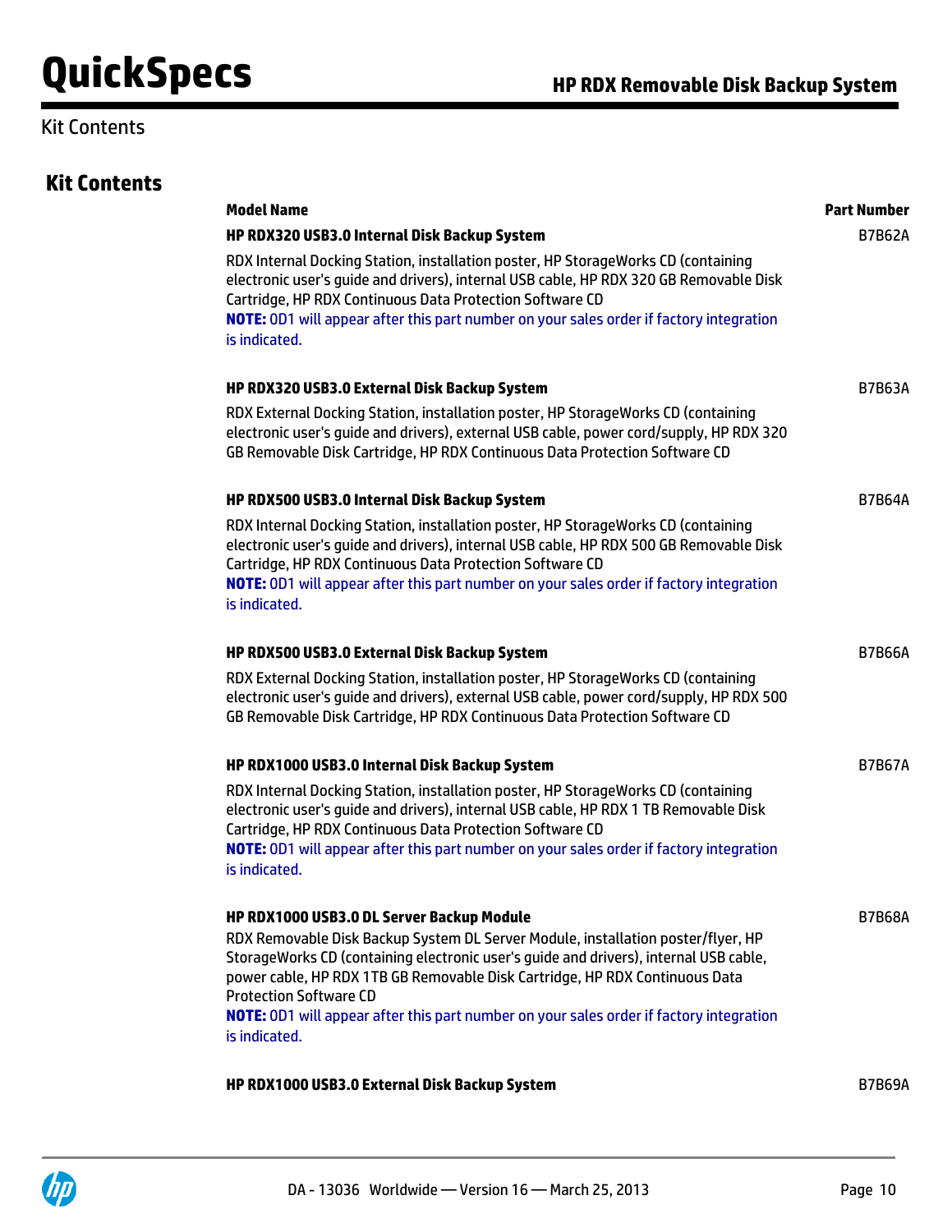### Kit Contents

RDX External Docking Station, installation poster, HP StorageWorks CD (containing electronic user's guide and drivers), external USB cable, power cord/supply, HP RDX 1 TB Removable Disk Cartridge, HP RDX Continuous Data Protection Software CD

**HP RDX500 USB3.0 DL Server Backup Module** B7865A

|       | RDX Removable Disk Backup System DL Server Module, installation poster/flyer, HP<br>StorageWorks CD (containing electronic user's guide and drivers), internal USB cable,<br>power cable, HP RDX 500 GB Removable Disk Cartridge, HP RDX Continuous Data<br><b>Protection Software CD</b><br>NOTE: 0D1 will appear after this part number on your sales order if factory integration<br>is indicated.                                                   |                            |
|-------|---------------------------------------------------------------------------------------------------------------------------------------------------------------------------------------------------------------------------------------------------------------------------------------------------------------------------------------------------------------------------------------------------------------------------------------------------------|----------------------------|
|       | <b>HP RDX1000 USB3.0 Gen8 DL Server Module</b><br>RDX Removable Disk Backup System DL Server Module, installation poster/flyer, HP<br>StorageWorks CD (containing electronic user's guide and drivers), internal USB cable,<br>power cable, HP RDX 1TB GB Removable Disk Cartridge, HP RDX Continuous Data<br><b>Protection Software CD</b><br>NOTE: 0D1 will appear after this part number on your sales order if factory integration<br>is indicated. | <b>B7B70A</b>              |
|       | HP RDX USB 3.0 Gen8 DL Server Module Docking Station<br>RDX Removable Disk Backup System DL Server Module, installation poster/flyer, HP<br>StorageWorks CD (containing electronic user's guide and drivers), internal USB cable,<br>power cable, HP RDX Continuous Data Protection Software CD. Is backwards and<br>forwards compatible with any RDX capacity media.                                                                                   | C8S08A                     |
|       | <b>HP RDX USB 3.0 Internal Docking Station</b><br>RDX Removable Disk Backup System Internal Docking Station installation poster/flyer,<br>HP StorageWorks CD (containing electronic user's guide and drivers), internal USB cable,<br>power cable, HP RDX Continuous Data Protection Software CD. Is backwards and<br>forwards compatible with any RDX capacity media.                                                                                  | <b>C8S06A</b>              |
|       | <b>HP RDX USB 3.0 External Docking Station</b><br>RDX Removable Disk Backup System External Docking Station installation poster/flyer,<br>HP StorageWorks CD (containing electronic user's guide and drivers), external USB<br>cable, power cable, HP RDX Continuous Data Protection Software CD. Is backwards and<br>forwards compatible with any RDX capacity media.                                                                                  | <b>C8S07A</b>              |
| Media | HP RDX 320GB Removable Disk Cartridge<br>HP RDX 500GB Removable Disk Cartridge<br>HP RDX 1TB Removable Disk Cartridge                                                                                                                                                                                                                                                                                                                                   | Q2041A<br>Q2042A<br>Q2044A |

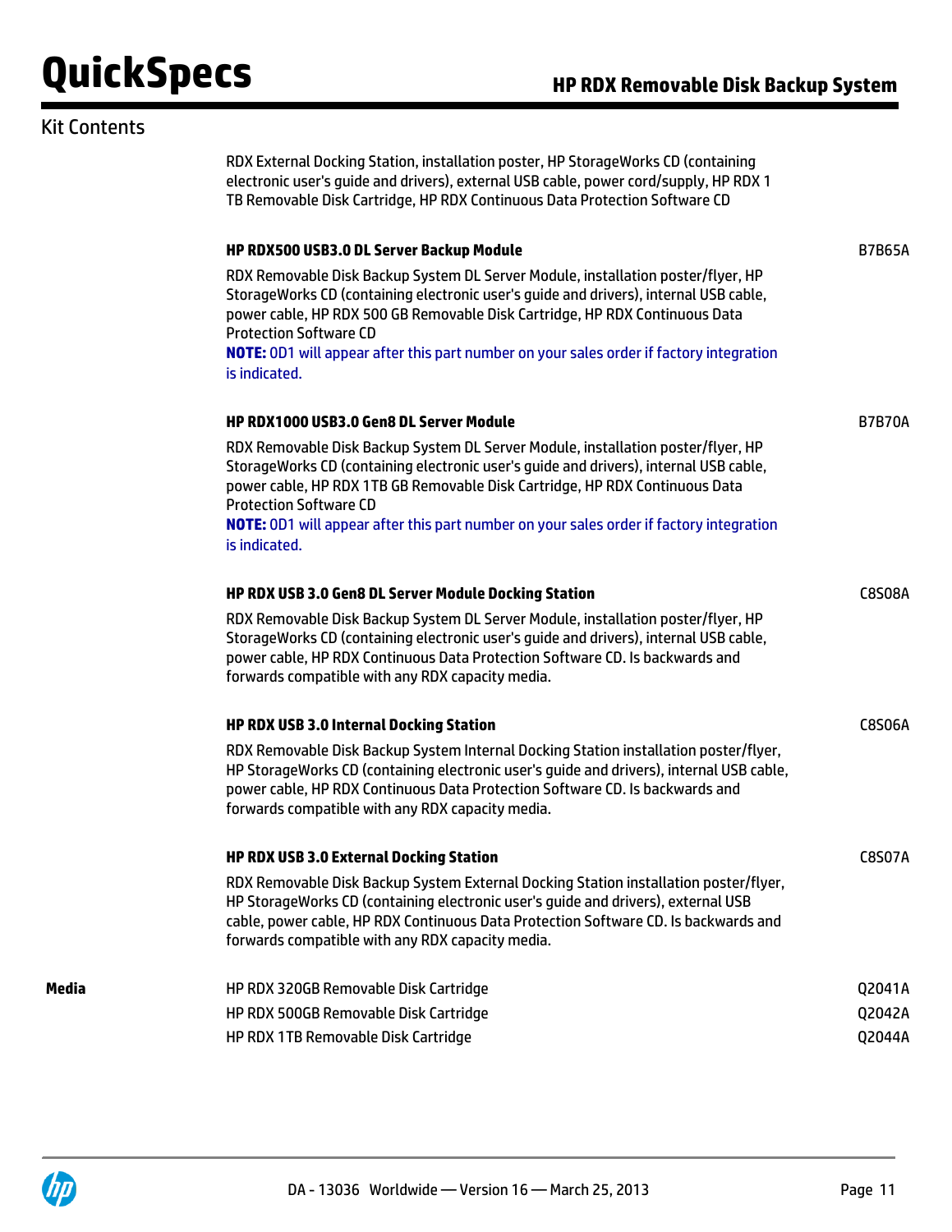A8007B

### Kit Contents

**Rack-Mount Options** HP StoreEver 1U USB Rack-mount Kit **NOTE:** 1U USB Rack-Mount Kit holds up to two internal HP RDX Removable Disk Backup **Systems NOTE:** Please refer to the following web page for further information: <http://h18006.www1.hp.com/products/storageworks/1urackmount/index.html>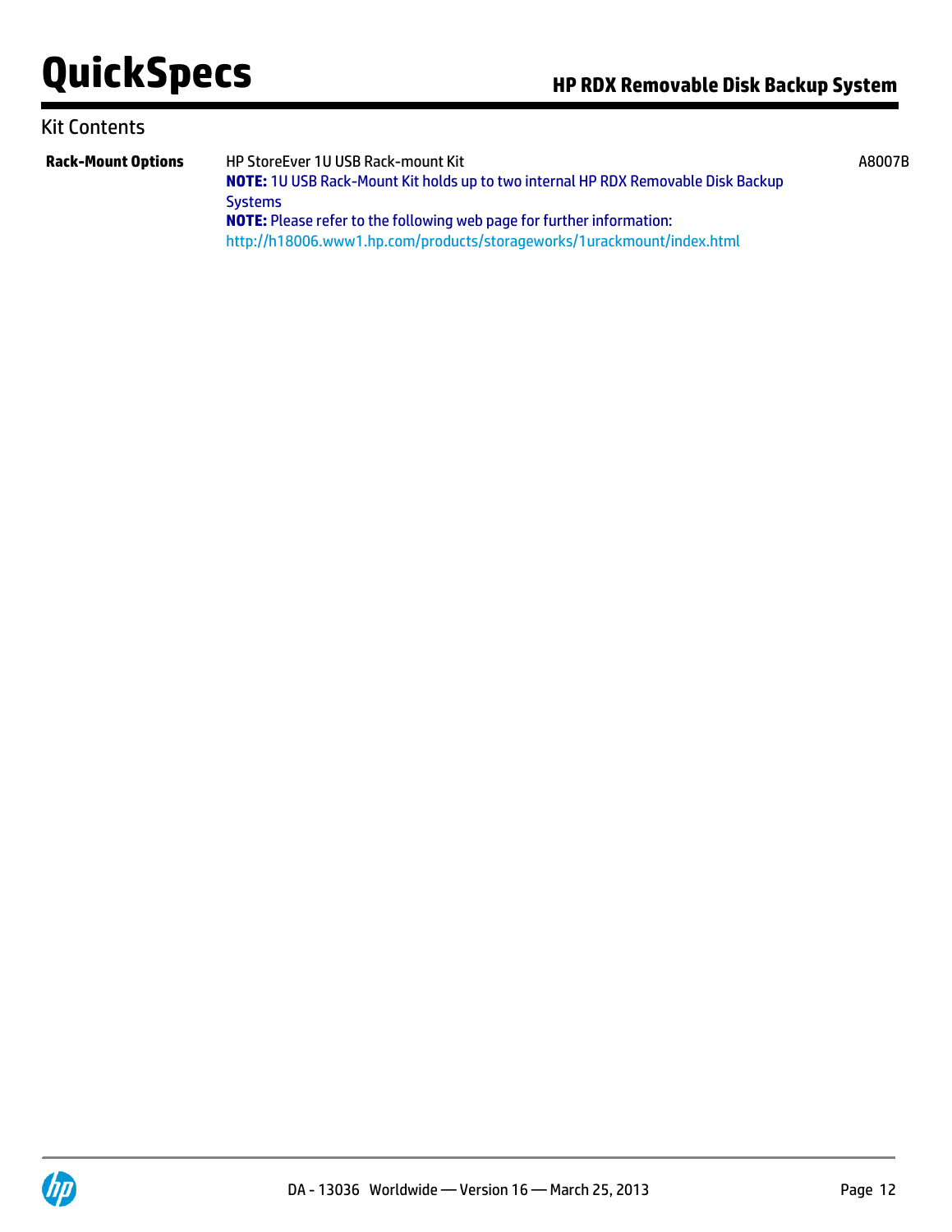# Technical Specifications

|                    |                                                               | <b>HP RDX 320</b>                                                                                        |  | <b>HP RDX 500</b>                                                                                        | <b>HP RDX 1TB</b>                                                                                                                                                 | <b>HP RDX</b><br>DL380/385<br>G6/G7 server<br>module                                                                          | <b>HP RDX1TB</b><br>USB3.0 Gen8 DL<br><b>Server Module</b>                       |
|--------------------|---------------------------------------------------------------|----------------------------------------------------------------------------------------------------------|--|----------------------------------------------------------------------------------------------------------|-------------------------------------------------------------------------------------------------------------------------------------------------------------------|-------------------------------------------------------------------------------------------------------------------------------|----------------------------------------------------------------------------------|
| <b>Dimensions</b>  | <b>Form Factor</b>                                            | Half-height, 51/4 Half-height, 51/4 Half-height, 51/4<br>in (internal<br>module)                         |  | in (internal<br>module)                                                                                  | in (internal<br>module)                                                                                                                                           | Module with<br>Half-height, 51/4<br>inch internal<br><b>RDX</b> drive                                                         | Module with<br>Half-height, 51/4<br>inch internal<br>RDX drive                   |
|                    | <b>Physical (HxWxD)</b><br><b>Internal Dock</b>               | $1.63 \times 5.78 \times$<br>6.72 in<br>$(4.14 \times 14.68 \times$<br>17.07 cm)                         |  | $1.63 \times 5.78 \times$<br>6.72 in<br>$(4.14 \times 14.68 \times$<br>17.07 cm)                         | $1.63 \times 5.78 \times$<br>6.72 in<br>$(4.14 \times 14.68 \times$<br>17.07 cm)                                                                                  | 3.36 x 7.00 x<br>6.72 in<br>$(8.535 \times 17.791$<br>x 17.072 cm)                                                            | 3.36 x 7.00 x<br>6.72 in<br>(8.535 x 17.791<br>x 17.072 cm)                      |
|                    | <b>Physical (HxWxD)</b><br><b>External Dock</b>               | $2.04 \times 4.32 \times$<br>7.00 in<br>$(5.18 \times 10.98 \times$<br>17.75 cm<br>(including<br>bezel)) |  | $2.04 \times 4.32 \times$<br>7.00 in<br>$(5.18 \times 10.98 \times$<br>17.75 cm<br>(including<br>bezel)) | $2.04 \times 4.32 \times$<br>7.00 in<br>(including bezel) (including bezel) (including bezel)<br>$(5.18 \times 10.98 \times$<br>17.75 cm<br>(including<br>bezel)) | N/A                                                                                                                           | N/A                                                                              |
|                    | <b>Physical (HxWxD)</b><br><b>Removable Disk</b><br>Cartridge | $0.92 \times 3.39 \times$<br>4.68 in<br>$(2.34 \times 8.66 \times$<br>$11.9$ cm)                         |  | $0.92 \times 3.39 \times$<br>4.68 in<br>$(2.34 \times 8.66 \times$<br>$11.9 \text{ cm}$                  | $0.92 \times 3.39 \times$<br>4.68 in<br>$(2.34 \times 8.66 \times$<br>$11.9 \text{ cm}$                                                                           | $0.92 \times 3.39 \times$<br>4.68 in<br>$(2.34 \times 8.66 \times$<br>$11.9 \text{ cm}$                                       | $0.92 \times 3.39 \times$<br>4.68 in<br>$(2.34 \times 8.66 \times$<br>$11.9$ cm) |
|                    | <b>Shipping (HxWxD)</b><br>Internal/External                  | 8.07 x 7.87 x<br>15.75 in<br>cm)                                                                         |  | 8.07 x 7.87 x<br>15.75 in<br>cm)                                                                         | 8.07 x 7.87 x<br>15.75 in<br>cm)                                                                                                                                  | 8.07 x 7.87 x<br>15.75 in<br>(20.5 x 20.0 x 40 (20.5 x 20.0 x 40 (20.5 x 20.0 x 40 (20.5 x 20.0 x 40 (20.5 x 20.0 x 40<br>cm) | 8.07 x 7.87 x<br>15.75 in<br>cm)                                                 |
|                    | <b>Shipping (HxWxD)</b><br><b>Removable Disk</b><br>Cartridge | $3.35 \times 5.32 \times$<br>7.99 in<br>$(8.50 \times 13.5 \times$<br>$20.3$ cm)                         |  | $3.35 \times 5.32 \times$<br>7.99 in<br>$(8.50 \times 13.5 \times$<br>$20.3$ cm)                         | $3.35 \times 5.32 \times$<br>7.99 in<br>$(8.50 \times 13.5 \times$<br>$20.3$ cm)                                                                                  | $3.35 \times 5.32 \times$<br>7.99 in<br>$(8.50 \times 13.5 \times$<br>$20.3$ cm)                                              | $3.35 \times 5.32 \times$<br>7.99 in<br>$(8.50 \times 13.5 \times$<br>$20.3$ cm) |
| Weight             | <b>Out of box, Internal Dock</b>                              |                                                                                                          |  | 1.40 lb $(635 g)$                                                                                        | 1.40 lb $(635 g)$                                                                                                                                                 | 3.29 lb (1494 g)                                                                                                              | 3.29 lb (1494 g)                                                                 |
|                    | <b>Out of box, External Dock</b>                              |                                                                                                          |  | 1.19 lb $(540q)$                                                                                         | 1.19 lb $(540 g)$                                                                                                                                                 | N/A                                                                                                                           | N/A                                                                              |
|                    | <b>Out of box, Removable</b><br><b>Disk Cartridge</b>         |                                                                                                          |  | 0.38 lb (173 g)                                                                                          | $0.41$ lb (188 g)                                                                                                                                                 | $0.38$ lb $(173$ g)/<br>$0.41$ lb (188 $g$ )                                                                                  | 0.38 lb $(173 g)$<br>$0.41$ lb (188 g)                                           |
|                    | <b>Shipping, Internal Dock</b><br><b>Shipping</b>             |                                                                                                          |  | 3.37 lb (1.53 kg                                                                                         | 3.45 lb (1.57 kg)                                                                                                                                                 | 3.45 lb (1.57 kg)                                                                                                             | 3.45 lb (1.57 kg)                                                                |
|                    | <b>External Dock</b>                                          |                                                                                                          |  | 3.5 lb (1.59 kg)                                                                                         | 3.58 lb (1.63 kg)                                                                                                                                                 | N/A                                                                                                                           | N/A                                                                              |
|                    | <b>Shipping, Removable Disk</b><br>Cartridge                  |                                                                                                          |  | $0.77$ lb $(349q)$                                                                                       | $0.81$ lb (367 g)                                                                                                                                                 | 0.77 lb $(349 g)$<br>$0.81$ lb (382 g)                                                                                        | 0.77 lb $(349 g)$<br>$0.81$ lb (382 g)                                           |
| <b>Orientation</b> | <b>Internal Dock</b>                                          |                                                                                                          |  | Horizontal +/-90<br>degrees                                                                              | Horizontal +/-90<br>degrees                                                                                                                                       | Horizontal +/-90<br>degrees                                                                                                   | Horizontal +/-90<br>degrees                                                      |
|                    | <b>External Dock</b>                                          |                                                                                                          |  | Horizontal +/-90<br>degrees                                                                              | Horizontal +/-90<br>degrees                                                                                                                                       | N/A                                                                                                                           | N/A                                                                              |

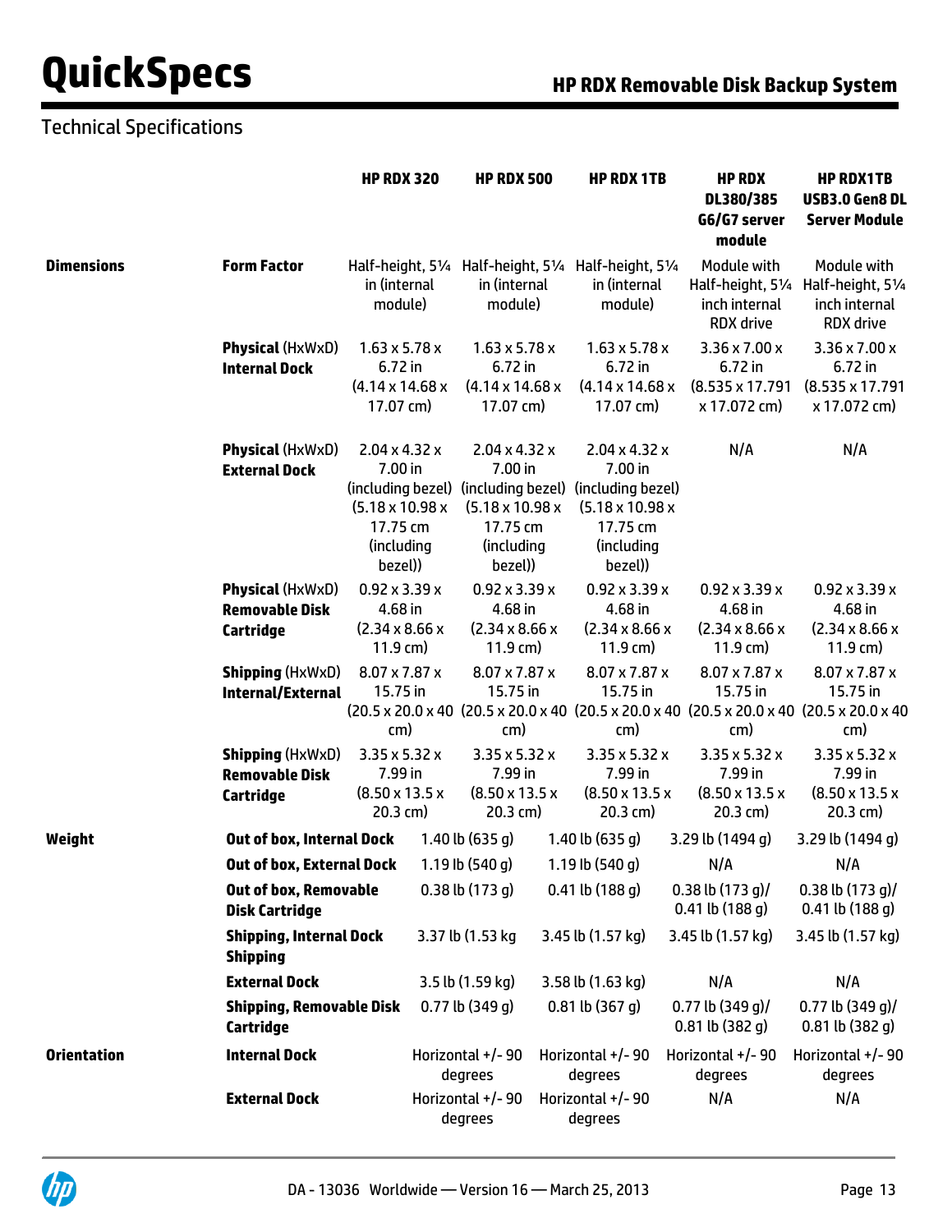# Technical Specifications

| Capacity                                           | <b>Native</b>                                                                                                | 320 GB                                                                                             | 500 GB                                                                                                                                                                                             | 500 TB                                                                                             | 1TB                                                                                                |
|----------------------------------------------------|--------------------------------------------------------------------------------------------------------------|----------------------------------------------------------------------------------------------------|----------------------------------------------------------------------------------------------------------------------------------------------------------------------------------------------------|----------------------------------------------------------------------------------------------------|----------------------------------------------------------------------------------------------------|
|                                                    | <b>Compressed</b><br>(assumes 2:1 application<br>based data compression)                                     | 640 GB                                                                                             | 1TB                                                                                                                                                                                                | 1TB                                                                                                | 2 TB                                                                                               |
| Performance                                        | <b>Average sustained</b><br>transfer rate, native                                                            | 100MBs                                                                                             | 100MBs                                                                                                                                                                                             | 100MBs                                                                                             | <b>100MBs</b>                                                                                      |
|                                                    | <b>Average sustained</b><br>transfer rate, compressed<br>(assumes 2:1 application<br>based data compression) | 200MBs                                                                                             | 200MBs                                                                                                                                                                                             | 200MBs                                                                                             | 200MBs                                                                                             |
|                                                    | <b>Burst transfer rate(USB)</b>                                                                              | 600MBs                                                                                             | 600MBs                                                                                                                                                                                             | 600MBs                                                                                             | 600MBs                                                                                             |
|                                                    | Data access time                                                                                             | 12 milliseconds                                                                                    | 12 milliseconds                                                                                                                                                                                    | 12 milliseconds                                                                                    | 12 milliseconds                                                                                    |
|                                                    | <b>Supported file systems</b>                                                                                | ext3                                                                                               | FAT32, NTFS, ext2, FAT32, NTFS, ext2, FAT32, NTFS, ext2, FAT32, NTFS, ext2,<br>ext3                                                                                                                | ext3                                                                                               | ext3                                                                                               |
| <b>Reliability</b>                                 | <b>MTBF (Dock)</b>                                                                                           | 550,000 hours                                                                                      | 550,000 hours<br>@100% duty cycle @100% duty cycle @100% duty cycle @100% duty cycle                                                                                                               | 550,000 hours                                                                                      | 550,000 hours                                                                                      |
|                                                    | <b>MTBF (cartridge)</b>                                                                                      | 500,000 hours                                                                                      | 500,000 hours                                                                                                                                                                                      | 500,000 hours                                                                                      | 500,000 hours                                                                                      |
|                                                    | <b>Uncorrected Error Rate</b>                                                                                | 1 error per $10^{14}$<br>bits read                                                                 | 1 error per $10^{14}$<br>bits read                                                                                                                                                                 | 1 error per 1014<br>bits read                                                                      | 1 error per $10^{14}$<br>bits read                                                                 |
| <b>Media</b>                                       | <b>Docking Station</b><br><b>Load/Unload cycles</b>                                                          |                                                                                                    | 10,000 (minimum) 10,000 (minimum) 10,000 (minimum) 10,000 (minimum)                                                                                                                                |                                                                                                    |                                                                                                    |
|                                                    | <b>Cartridge Load/Unload</b><br>cycles                                                                       | 5,000 (minimum)                                                                                    | 5,000 (minimum)                                                                                                                                                                                    | 5,000 (minimum)                                                                                    | 5,000 (minimum)                                                                                    |
| <b>Compatibility</b><br><b>Interface</b>           | Interface type                                                                                               | Backwards and<br>forwards<br>compatibility to<br>RDX removable<br>disk cartridge<br><b>USB 3.0</b> | Backwards and<br>forwards<br>compatibility to<br>any current/future any current/future any current/future any current/future<br>RDX removable<br>disk cartridge<br><b>USB 3.0</b>                  | Backwards and<br>forwards<br>compatibility to<br>RDX removable<br>disk cartridge<br><b>USB 3.0</b> | Backwards and<br>forwards<br>compatibility to<br>RDX removable<br>disk cartridge<br><b>USB 3.0</b> |
|                                                    | <b>USB connector</b>                                                                                         | <b>USB</b> standard                                                                                | <b>USB standard</b><br>series B receptacle series B receptacle series B receptacle series B receptacle                                                                                             | <b>USB standard</b>                                                                                | <b>USB</b> standard                                                                                |
| <b>Power Specifications</b>                        | <b>Power requirements,</b><br>Internal                                                                       | $+12V \pm 10%$<br>(150mV Max<br>ripple) @0.4A                                                      | +5V ± 5% (100mV +5V ± 5% (100 mV +5V ± 5% (100 mV +5V ± 5% (100 mV<br>Max ripple) @1.1A Max ripple) @ 1.1 A Max ripple) @ 1.1 A Max ripple) @ 1.1 A<br>+12V ± 10% (150<br>mV Max ripple) @<br>0.4A | +12V ± 10% (150<br>mV Max ripple) @<br>0.4A                                                        | +12V ± 10% (150<br>mV Max ripple) @<br>0.4A                                                        |
|                                                    | <b>Power requirements,</b><br><b>External</b>                                                                | 100 to 240 VAC,<br>50-60 Hz, auto-<br>ranging                                                      | 100 to 240 VAC,<br>50-60 Hz, auto-<br>ranging                                                                                                                                                      | 100 to 240 VAC,<br>50-60 Hz, auto-<br>ranging                                                      | 100 to 240 VAC,<br>50-60 Hz, auto-<br>ranging                                                      |
|                                                    | <b>Power consumption</b>                                                                                     | 6.6W/20W<br>(typical)/ (peak)                                                                      | 6.6W/20W<br>(typical)/ (peak)                                                                                                                                                                      | 6.6W/20W<br>(typical)/ (peak)                                                                      | 6.6W/20W<br>(typical)/ (peak)                                                                      |
| <b>Environmental</b><br><b>Specifications (all</b> | <b>Temperature range</b>                                                                                     | 5 to 45 <sup>o</sup> C; 41 to 113 <sup>o</sup> F (operating)-                                      | -40 to $65^{\circ}$ C; -40 to 149 $^{\circ}$ F (non operating)                                                                                                                                     |                                                                                                    |                                                                                                    |